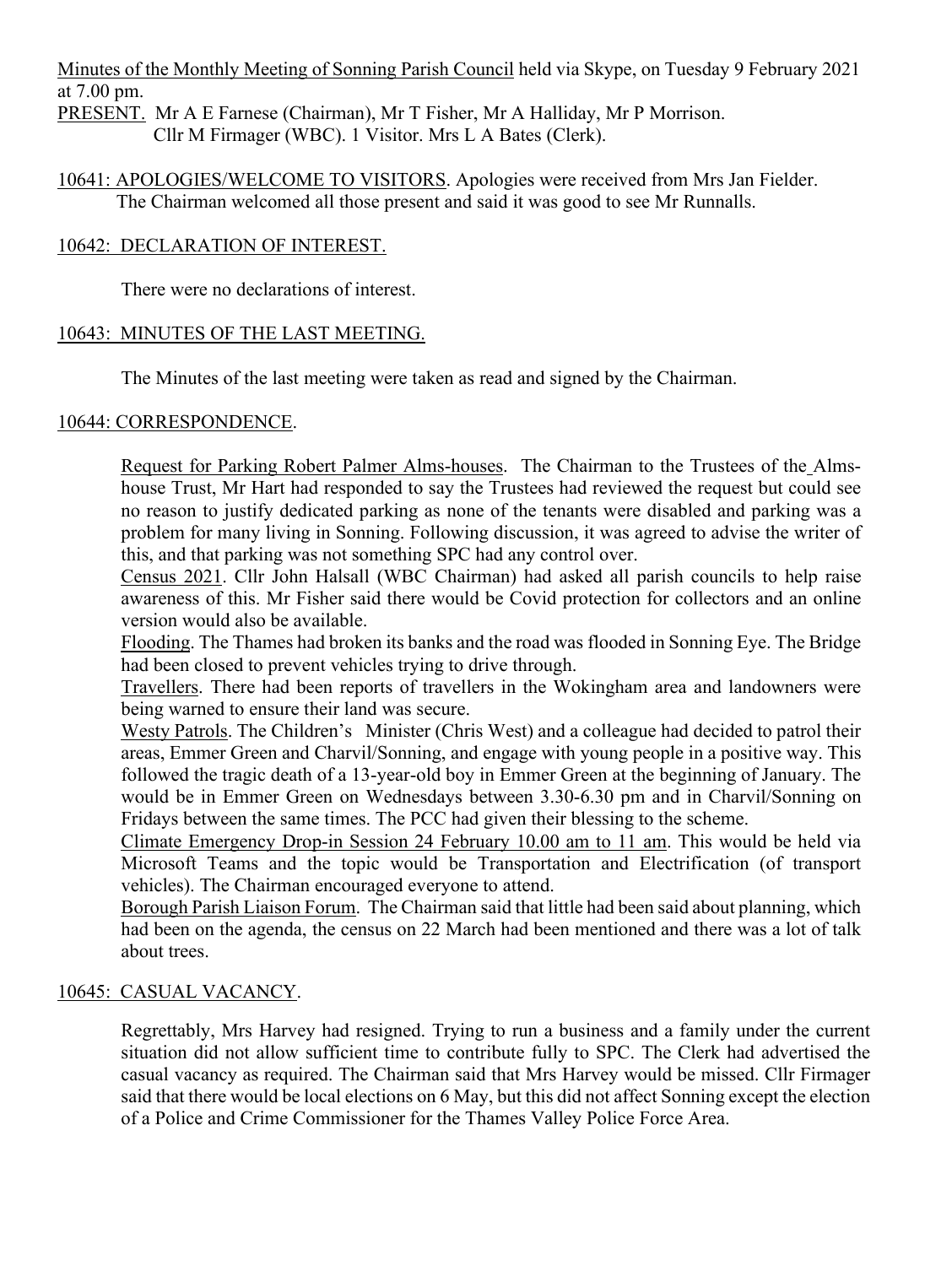List. The Chairman said that no applications had been approved or refused. There was an application for tree work at Brook House in the High Street, but SPC were not consulted on these types of applications. Mr Fisher said that application 210271, was for work to the large Yew overhanging the High Street and a Cherry Tree to the front of the property. The Yew was a fine example and was a feature of the street scene but needed to be better, and carefully managed.

The following applications were ongoing). Land South of Old Bath Road (201833: Linkside Duffield Road 19/24/38) **APPEAL** APP/X0360/W/20/3254803 Holme Park Sports Ground **APPEAL** APP/X0360/W/20/3260833: 103 Pound Lane (203293: Sonning Church of England School (203230): Little Goggs (210053). School Cottage The Pit Thames Street (203485).: Little Barn Holme Park Farm Lane (210270).

The following new applications had been received. No new applications.

The following applications had been approved. No approvals

The following applications had been refused. No refusals.

The following applications had been withdrawn. No applications had been withdrawn.

Neighbourhood Plan. Expenses and Grant. Mr Morrison said that and an application for £2,200 from the Neighbourhood Plan grant for printing the questionnaire had been submitted, up to £10,000 was available. Mr Morrison had also become aware that Mr Gilmore had paid out for printing and other costs in preparation for the public meeting in 2020 informing parishioners about the proposed Sonning Neighbourhood Plan and he was proposing that Mr Gilmore should be reimbursed from the SPC Neighbourhood Plan budget. This was agreed in principle if Mr Gilmore could produce invoices. Mr Morrison would contact Mr Gilmore.

Consultation on Finchampstead Neighbourhood Plan. Mr Fisher said this looked very professional. The Chairman said he had been unable to view it and asked Mr Fisher to copy it to him.

Little Goggs (210053). This was to upgrade existing EE and H3G LTE equipment (site share) consisting of 35 metre CF31 MBNL Tower on 7.8 metre concrete base. The Chairman said he had no objection but felt that a lot of work was involved and in maintaining the site. Mr Fisher said that there had been a previous application, including a tower of the same height, which had been approved. The Society had no objections and residents in Sonning Meadows had no objections. Following discussion, it was agreed to that SPC could find no reason the object.

School Cottage (203485). This was to replace the existing asbestos garage roof with tiles to match the house. Following discussion, it was agreed that this was an improvement and to support the proposal.

#### 10647: PARISHIONERS QUESTIONS.

There were no questions.

# 10648: BOROUGH COUNCILLORS QUESTION TIME.

There were no questions.

#### 10649: FINANCE.

a) Report. The Clerk had circulated a report, which was noted. The Precept notification had been submitted to WBC and acknowledged.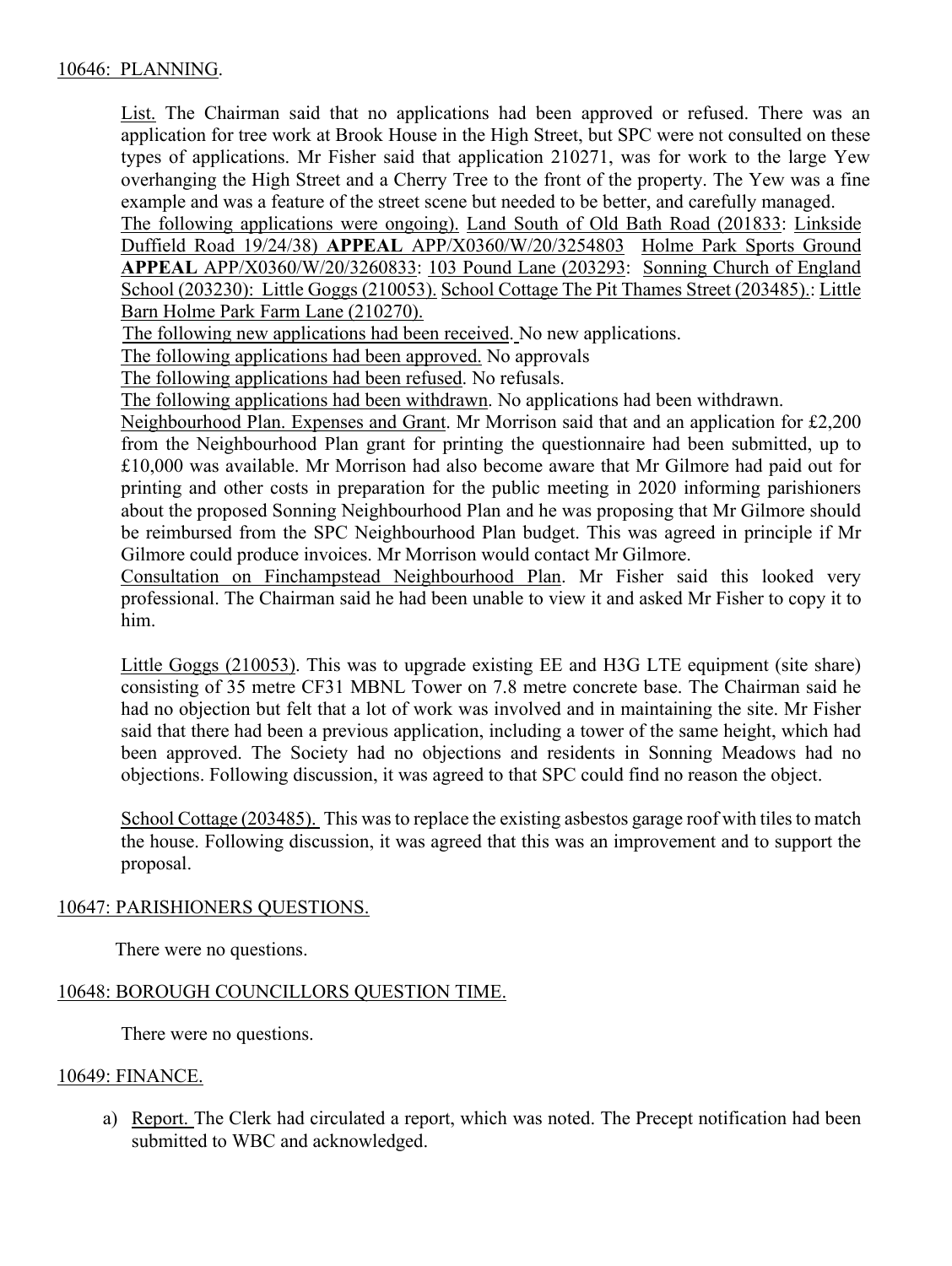### 10649: FINANCE (Cont'd).

b) Payment of Accounts. Mr Morrison proposed, and Mr Fisher seconded making the following payments for December and this was unanimously approved.

| TATIMLAYI OL AWWOONTD LEDINOANNI LI<br>$1 - 31$ Januar<br>$\sim$ 1 |     |               |                       |              |        |            |                 |                    |
|--------------------------------------------------------------------|-----|---------------|-----------------------|--------------|--------|------------|-----------------|--------------------|
| Date                                                               | Cho | Name          | <b>Service Item</b>   | <b>Gross</b> | VAT    | <b>Net</b> | Committee       | Sub-com            |
| 21/01/21                                                           | 757 | L A Bates     | PHMC Office rent      | 250.00       | 00     | 250.00     | <b>ADMIN</b>    | Office rent        |
| 21/01/21                                                           | 758 | Pest UK       | Rat Control Allot.    | 200.64       | 33.44  | 167.20     | <b>ENVIRON</b>  | <b>Rat Control</b> |
| 21/01/21                                                           | 759 | <b>SSE</b>    | St. Light Repairs     | 263.65       | 43.94  | 219.71     | HIGH & LIGHT    | St Light Repair    |
| 21/01.21                                                           | 760 | <b>SCRIBE</b> | <b>Account System</b> | 416.40       | 69.40  | 347.00     | <b>ADMIN</b>    | Subs               |
| 21/01/21                                                           | 761 | <b>TIVOLI</b> | Dog Bin Empty         | 165.60       | 27.60  | 138.00     | <b>ENVIRON</b>  | Dog Bins           |
| 31/01/21                                                           | 762 | Henley Land   | SLTC Hedge & Net      | 3275.00      | .00    | 3275.00    | <b>REC SLTC</b> | SLTC Hedge         |
|                                                                    |     |               | <b>TOTAL</b>          | 4571.29      | 174.38 | 4396.91    |                 |                    |

PAYMENT OF ACCOUNTS FEBRUARY '21 (1-31 January '21)

# 10650: HIGHWAYS

Speed Indicators (SID). Mr Fisher thanked Mr Runnalls again for his continued help with the mini-Sid. Due to the weather conditions, he had decided to leave the one in Charvil Lane until March, when it would be moved to the end of Glebe Lane. There had also been a request to put the SID in Pound Lane south, opposite West Drive. Mr Fisher said that he had mentioned the high speeds in his report to WBC. The report from the SID in Pound Lane, near the school, showed the maximum speed as 55 mph and the level of vehicles had reduced substantially since the Bridge was closed due to flooding in Sonning Eye,

Contact with Cllr Jorgensen. Mr Fisher had emailed Cllr Jorgensen, WBC Executive member for Highways and Transport and copied Cllr Firmager in, but no reply from Cllr Jorgenson, so far.

Wayfinding Signs. The Chairman said that he was reluctant to progress with this during the current restrictions and that the Society should be involved. Once the restrictions were lifted and the weather had improved there would be an opportunity for a site visit where details could be discussed. The Clerk would pass this on the WBC.

# 10651: RECREATION AND ENVIRONMENT W.G

- a) Safety Checks. Mr Fisher said that the playground was open as directed by the government. Mr Fisher agreed to put signs up by the exercise machines, the skatepark and the zip wire reminding everyone of the current regulations.
- b) Pavilion Expenses to date. Mr Morrison said that the Parish Council had spent just under  $£7,000$  on the two-storey planning application, engineers report, the letter regarding VAT and plans for the single storey pavilion. Despite this the Parish Council were no nearer to getting a new pavilion and SCC expected SPC to spend more on a new planning application and going out to tender. SCC had a large amount of money from the fundraising event and it was agreed that this should be used for any further expenditure on the application for the single storey pavilion and going out to tender. Mr Morrison felt that SPC should not commit any more money during the current restrictions particularly as grants were unlikely to be forthcoming making it difficult to go too far forward. Mr Fisher said that Mr Murphy would cover any shortfall in any grant. However, the Parish Council could not allow themselves to be in a position where the pavilion was unfinished, and funds had run out. If there was a danger of this, then refurbishing the existing pavilion was a consideration. The Chairman said the project ought to be put on hold until the situation improved, and Mr Fisher agreed to draft a reply to SCC. The Chairman said that he could get prices if a set of drawings were available. The Clerk would see if Mr Anderson's drawings for the single storey pavilion could be enlarged from A4 to allow all Councillors to have a copy to review and make any changes. When restrictions lifted a face-toface meeting with SCC could be arranged.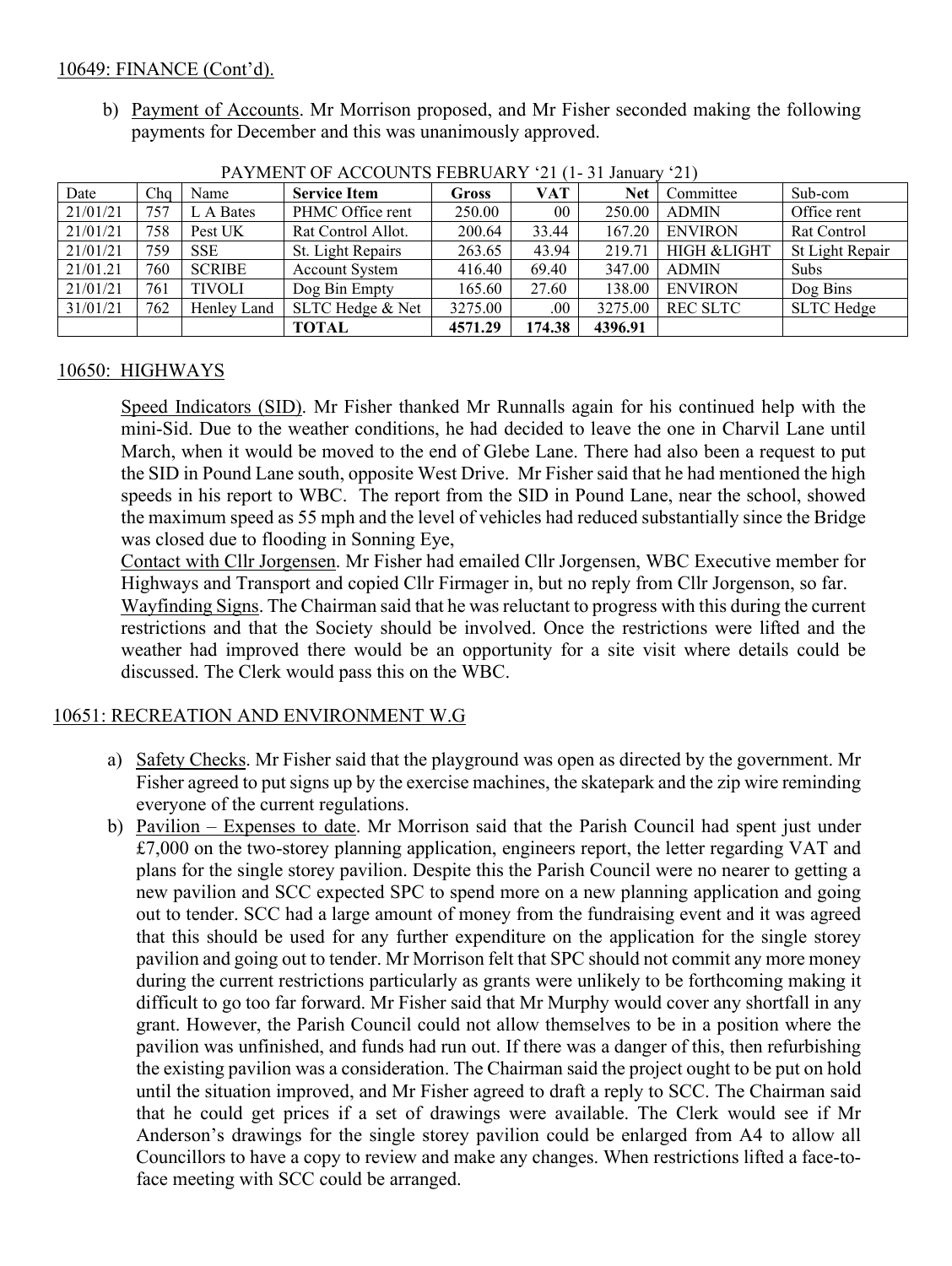# 10651: RECREATION AND ENVIRONMENT W.G (Cont'd)

- c) Proposals for CCTV. The Chairman said that he was not convinced CCTV would work unless a very expensive solution was used and there would be security problems with any equipment. A very clear picture was essential. Mr Halliday asked what damaged had been caused and Mr Fisher explained about the SCC nets, glass being thrown into the tennis courts and an attempted break-in to the tennis hut. The cricket club were aware of the culprit who had damaged their nets but were not pursuing the matter and it had been suggested that CCTV was a deterrent to travellers. Mr Fisher said that he was prepared to meet the representative and could check out the images the system would provide, he would also ask if planning was necessary in the Conservation Area. The Clerk would check to see if CIL money could be used for CCTV.
- d) Quotes for Tree Work. Heritage had been appointed as the contractor, but it had been necessary to obtain planning permission for the work. This had now come through and Mr Fisher would discuss a starting date with the contactor, preferably when the ground had dried out.
- e) Security Proposals. The Chairman said there had been nothing from RBCS.
- f) SLTC Hedge, Trees and Security Fencing. The manufacturer had finally made contact and the Clerk was in discussion with them about replacement nets.
- g) Playground Inspections. Tivoli had provided a quote of £20 per month to inspect the playground. Mr Fisher proposed accepting the quote to start on 1 April, Mr Morrison seconded and this was unanimously approved.
- h) Appointment of Trustee King George V Field. The details needed to be updates as Mr Chapman had left Sonning some time ago. Following discussion Mr Morrison proposed that the Chairman, Mr A E Farnese, should be appointed as Trustee, Mr Halliday seconded and this was unanimously approved.

#### . 10652: TECHNICAL SERVICES.

Safety Checks. The Chairman said that there was nothing to report.

Litter. The Chairman said there was no litter over the Wharf but there was litter along the river bank where it had flooded and then subsided. It was some time since the river in the area had been dredged and he would find out who would be responsible for this.

Bridge Lights. Mr Fisher had not heard back from his contact and would chase this up.

#### 10653: CLIMATE CHANGE.

This had been discussed at the Borough Parish Liaison Forum on 8 February. WBC were proposing to plant 250,000 trees in the Borough over five years. Diana Tovar, WBC's Climate Emergency Strategy and Commissioning Officer, was the lead on this and had chaired a drop insession on 20 January, which the Clerk had attended. A video of the presentation was available. Landowners, who had space to plant a 'forest' and individuals, who could plant a single tree in their garden, were all to be encouraged to take part. The possibility of subsidies had been mentioned but not confirmed. Duncan Fisher was the WBC Ecology Officer and had given a presentation on the progress of the 250k tree planting commitment.

# 10654: HIGH SPEED BROADBAND.

The Chairman of Eye and Dusden PC, David Woodward had written to ask if residents in certain areas of Sonning would be interested in joining a scheme for fast fibre broadband direct to house. Following discussion, it was agreed to ask Mr Gilmore to look at the proposal and advise.